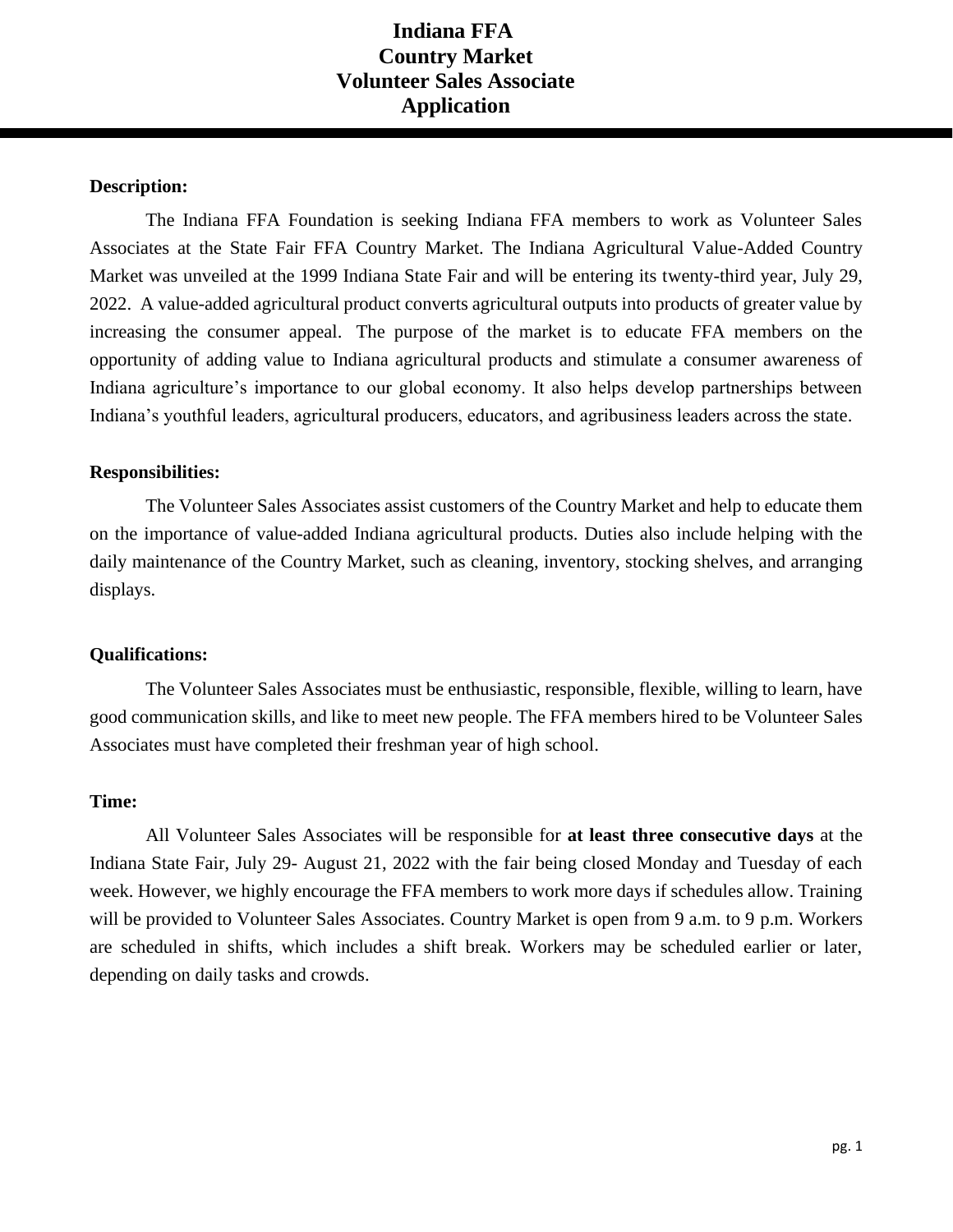#### **Stipend:**

All Volunteer Sales Associates will have the opportunity to network with some of Indiana's premier leaders of the agriculture industry, including the Indiana Department of Agriculture. Volunteer Sales Associates will also have a tremendous opportunity to grow and increase their knowledge of agriculture sales and Indiana products. In addition to these great benefits, Volunteer Sales Associates will also receive a **\$25 stipend per day**. Students who participate in the Country Market will be able to apply for one of the State Fair Scholarships as a graduating senior in high school. The scholarship is given to individuals who put time and effort into the FFA Pavilion at the State Fair over the course of their FFA high school career.

#### **Lodging/Meals:**

Secure lodging and meals will be provided for Volunteer Sales Associates planning to stay overnight at the State Fair. Associates should bring padlocks for lockers in which they can store valuables during the workday. All associates are responsible for locking up and securing their personal belongings in the lodging area. Workers are invited to partake in the opportunity to have family and/or their chapters provide lunch and/or dinner at the FFA Pavilion for approximately 30 people.

Ideas for providing meals would include coordinating with other families and chapters; a kitchen area is available but limited to a microwave, freezer, refrigerator and a space for roasters or crock pots. Those that volunteer to provide meals for workers will receive free tickets to the State Fair and assistance in transporting food and cooking equipment to and from their vehicles. This is a great opportunity for families and chapters to become better acquainted with our FFA members from across the state as well as enjoy the State Fair! If you are interested in providing meals, an FFA Intern will follow up with you.

Please send this to Lisa Chaudion at the following email/address listed below by **June 30, 2022**. Email is preferred. If you have further questions or would like more information, please contact Mrs. Chaudion at the listed email and phone number below.

> Lisa Chaudion Indiana FFA Foundation P.O. Box 9 Trafalgar, In 46181 Phone: 317-878-4178 E-mail: [lchaudion@inffa.org](mailto:lchaudion@inffa.org)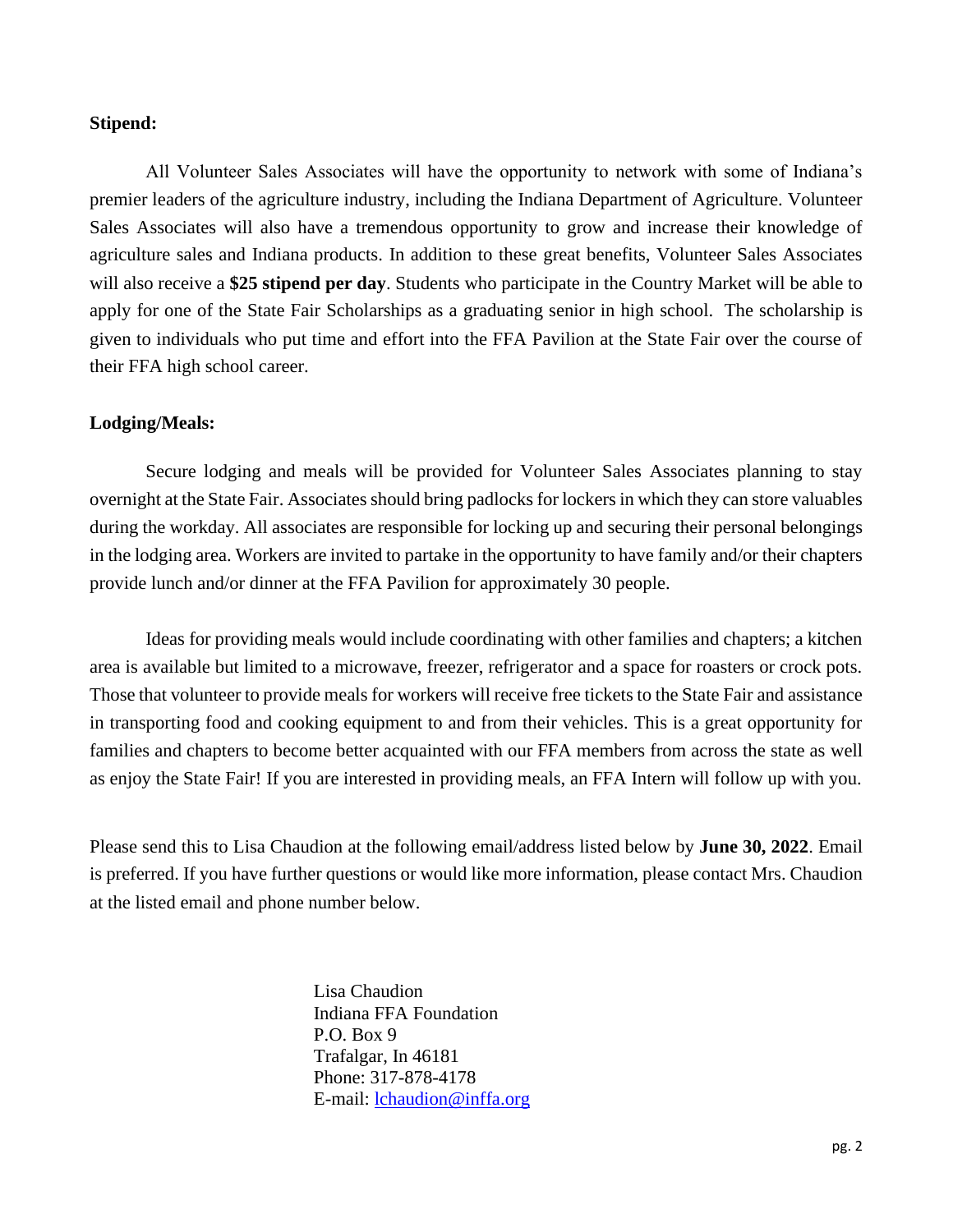

# **Country Market Application 2022**

| Name:                              |            |
|------------------------------------|------------|
| <b>Address:</b>                    |            |
| $DOB$ (mm/dd/yy):                  |            |
| Grade (entering):                  |            |
| <b>FFA Chapter:</b>                |            |
| <b>Email:</b>                      |            |
| <b>Volunteer's Phone#:</b>         | Cell $#$ : |
| <b>Guardian's Phone #:</b>         | Cell #:    |
| <b>T-shirt Size (Adult Sizes):</b> |            |

**Where did you hear about Country Market?**

**Have you worked at Country Market in previous years?** YES NO

**What are 3 experiences you have had that qualify you to work in the market?**

**1. 2. 3.**

**Will you be available for a sales training program & orientation on Thursday 7/28?**  \*This is mandatory for all new Country Market workers\*

YES NO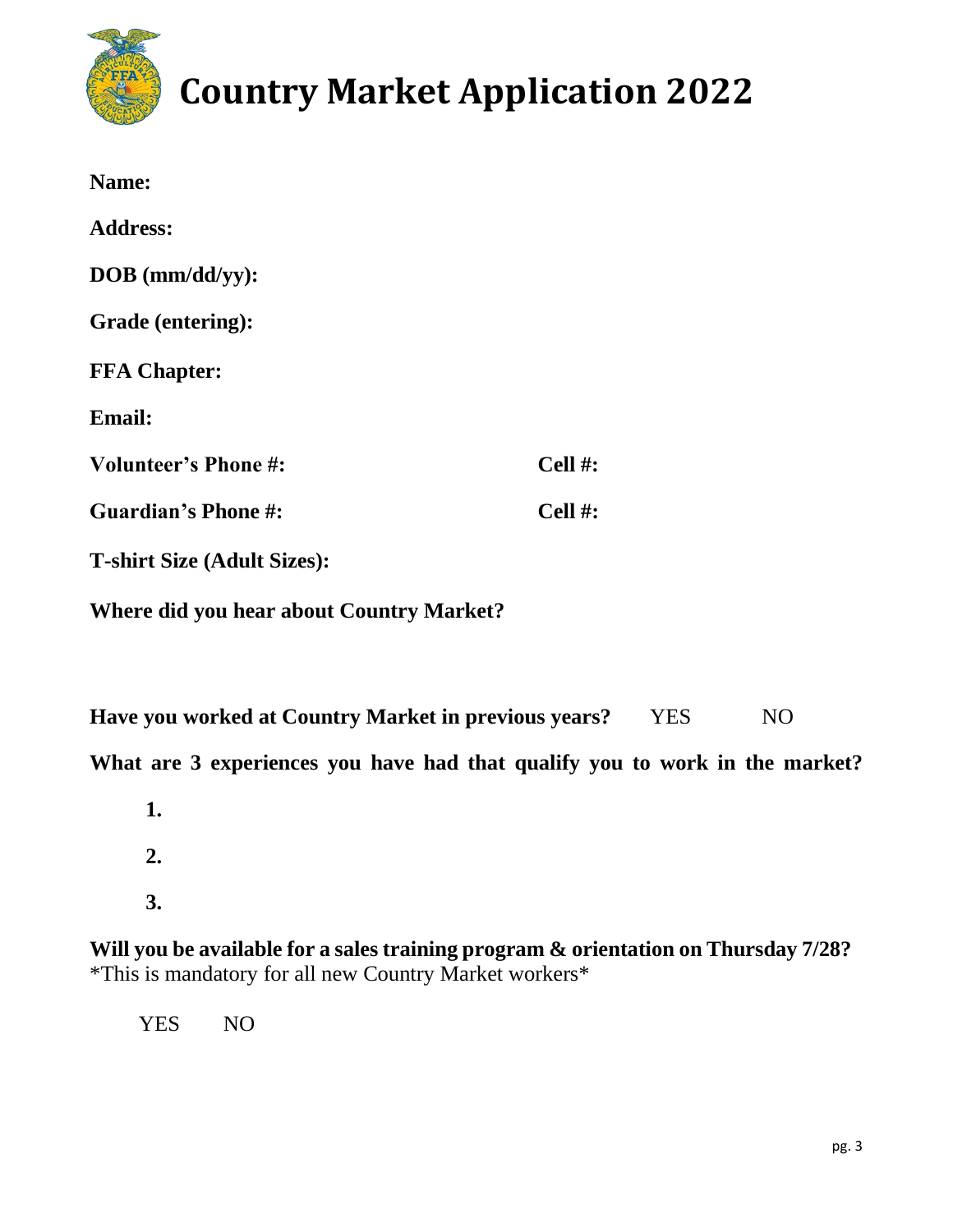## **Would your family and/or chapter be interested in providing meals?** YES NO

\*If you choose to provide meals, an intern will contact you to verify the dates.\*

What days would you be available to work? **(JULY 29- AUG 21)**

- Place a **Y** beside days you can work
- Place an **N** on days that you can absolutely **NOT** work

It is best if members can work *consecutive* days. **NOTE:** Check school dates before scheduling work days at the state fair. Remember these days are excused absences under Indiana Law P.L. 32. Please check with your school before scheduling during school days.

## **Mondays and Tuesdays are unavailable. The Indiana State Fair will be closed both days.**

| Sunday     | Monday | Tuesday | Wednesday | Thursday | Friday | Saturday        |
|------------|--------|---------|-----------|----------|--------|-----------------|
|            |        |         |           | 28       | 29     | 30              |
|            |        |         |           | 4        |        |                 |
|            |        |         |           |          |        | $\bigcap$<br>IJ |
| $\sqrt{4}$ |        |         | –         | . O      |        | 20              |
|            |        |         |           |          |        |                 |